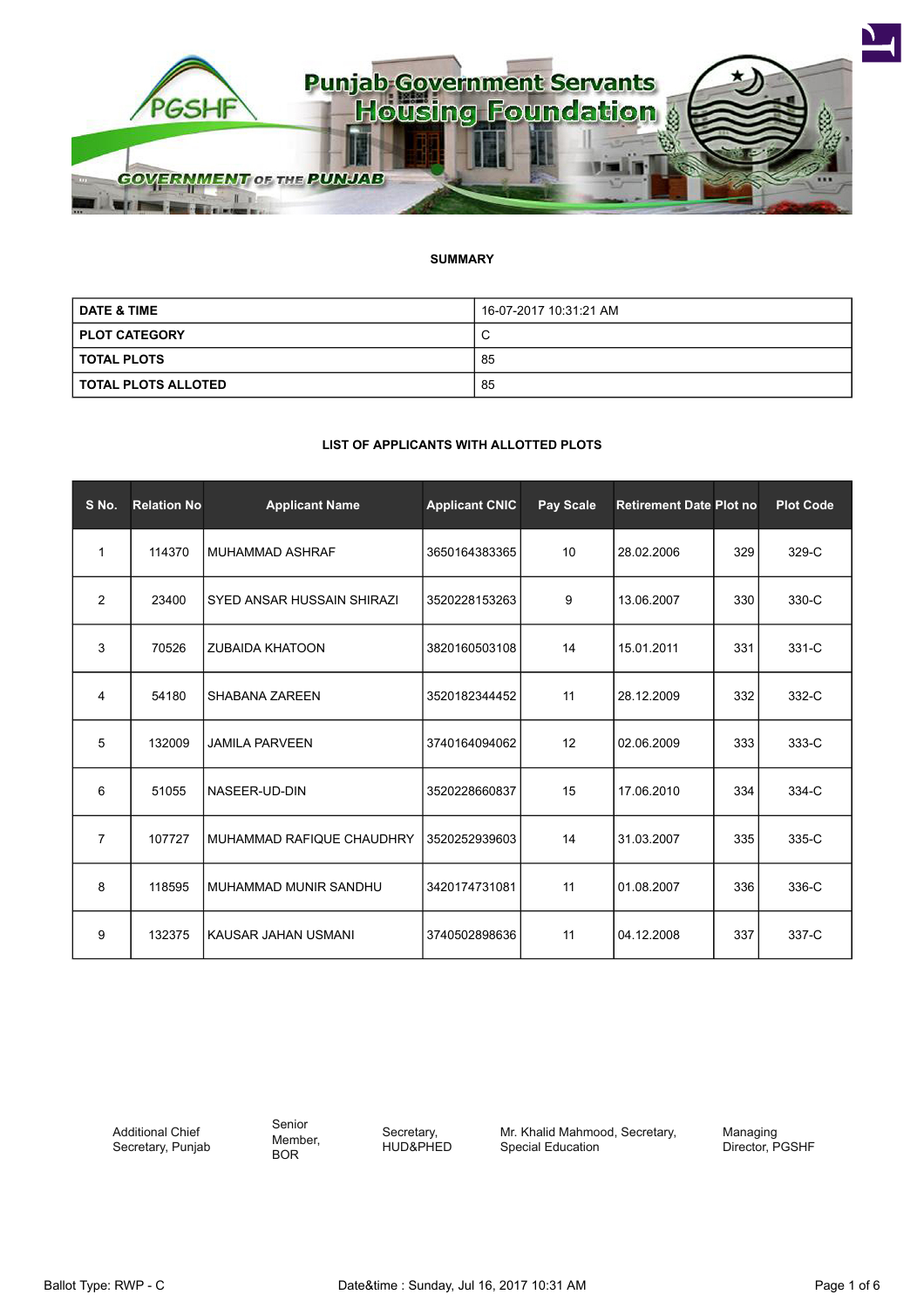| S No. | <b>Relation No</b> | <b>Applicant Name</b>       | <b>Applicant CNIC</b> | Pay Scale | <b>Retirement Date Plot no</b> |     | <b>Plot Code</b> |
|-------|--------------------|-----------------------------|-----------------------|-----------|--------------------------------|-----|------------------|
| 10    | 155426             | SIKANDAR HAYAT KHAN         | 3740540484367         | 14        | 31.12.2007                     | 338 | 338-C            |
| 11    | 56090              | SARFRAZ AHMAD               | 3520226360333         | 15        | 06.01.2009                     | 339 | 339-C            |
| 12    | 5845               | <b>AHMAD ALI</b>            | 3710108286997         | 14        | 09.12.2006                     | 340 | 340-C            |
| 13    | 59601              | <b>NEELAM RANA</b>          | 3520223516296         | 11        | 09.09.2010                     | 341 | 341-C            |
| 14    | 69258              | <b>JAFFAR ALI</b>           | 3450215692319         | 9         | 17.04.2010                     | 342 | 342-C            |
| 15    | 106530             | <b>BILQUIS ARA KHATTOON</b> | 3520261913494         | 9         | 11.01.2009                     | 343 | 343-C            |
| 16    | 54844              | NAZIR AHMAD AKHTAR          | 3520230397791         | 15        | 06.08.2007                     | 344 | 344-C            |
| 17    | 90731              | SHAHZAD AHMAD KHAN          | 3460161936679         | 14        | 27.10.2009                     | 345 | 345-C            |
| 18    | 136714             | <b>NAZMA BIBI</b>           | 3740245942236         | 9         | 04.11.2009                     | 346 | 346-C            |
| 19    | 44893              | MUHAMMAD ARSHAD             | 3520226757317         | 9         | 03.12.2007                     | 347 | 347-C            |
| 20    | 112137             | TARIQ MAHMOOD               | 3520113539641         | 15        | 31.12.2009                     | 348 | 348-C            |
| 21    | 44356              | RASHID AHMAD                | 3520246377053         | 11        | 30.04.2007                     | 349 | 349-C            |
| 22    | 136094             | ZUBAIDA AKHTAR              | 3740574831290         | 9         | 06.01.2009                     | 350 | 350-C            |
| 23    | 114257             | <b>NASEER AHMAD</b>         | 3650117748157         | 14        | 09.03.2010                     | 351 | 351-C            |
| 24    | 56836              | MUSARRAT PERVEEN BHATTI     | 3520224448668         | 14        | 04.01.2009                     | 352 | 352-C            |

Additional Chief Secretary, Punjab

Senior Member, BOR

Secretary, HUD&PHED Mr. Khalid Mahmood, Secretary, Special Education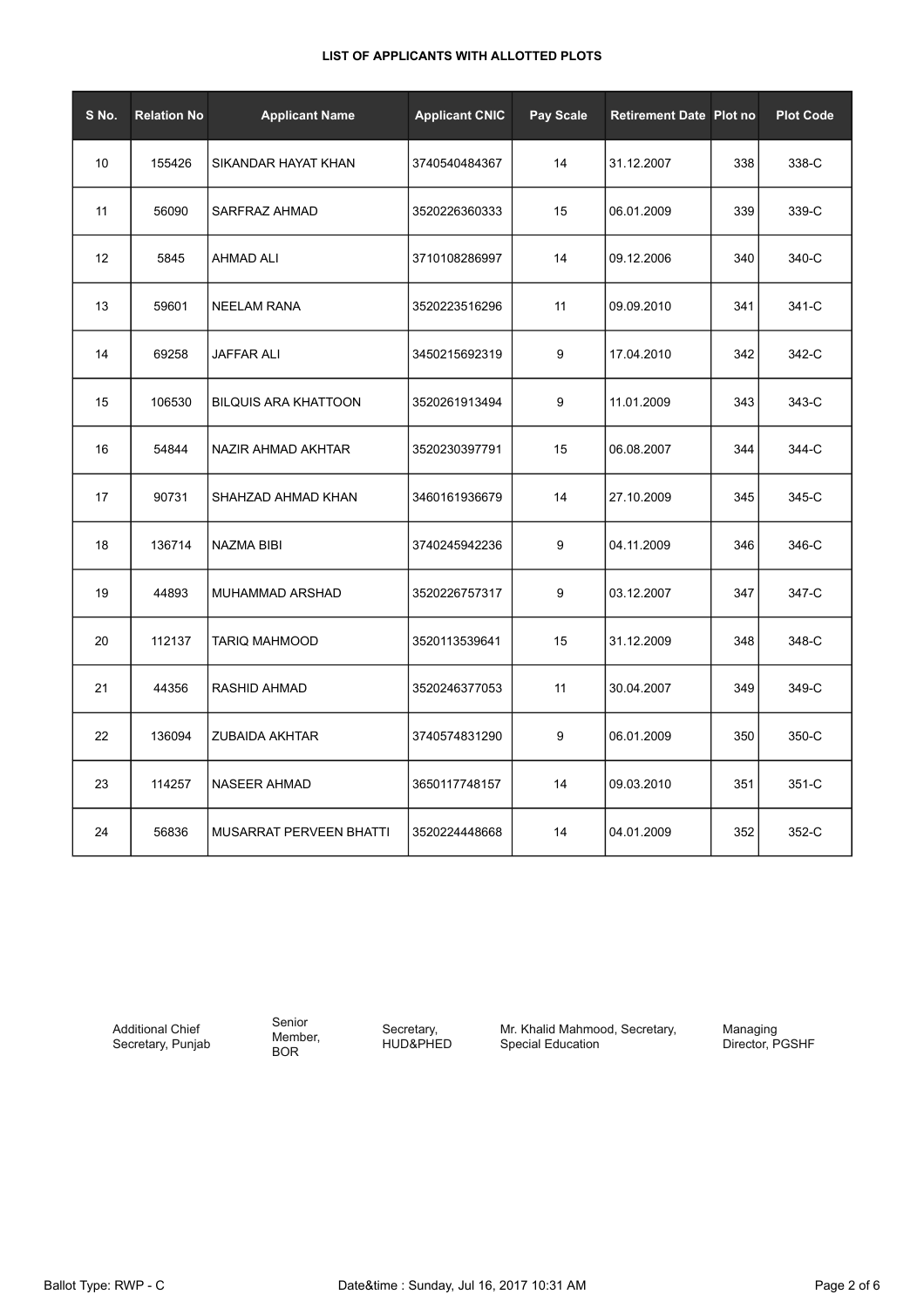| S No. | <b>Relation No</b> | <b>Applicant Name</b>      | <b>Applicant CNIC</b> | <b>Pay Scale</b> | <b>Retirement Date Plot no</b> |     | <b>Plot Code</b> |
|-------|--------------------|----------------------------|-----------------------|------------------|--------------------------------|-----|------------------|
| 25    | 115018             | TEHZIB-UN-NISA             | 3650212602652         | 15               | 05.05.2010                     | 353 | 353-C            |
| 26    | 110474             | MUHAMMAD SHAFAT AWAN       | 3520228518105         | 14               | 31.07.2010                     | 354 | 354-C            |
| 27    | 99017              | RIAZ AKHTAR                | 3420103999414         | 10               | 02.01.2008                     | 355 | 355-C            |
| 28    | 129268             | <b>MUHAMMAD HUSSAIN</b>    | 3410116383517         | 14               | 30.01.2007                     | 356 | 356-C            |
| 29    | 58051              | <b>ZAHIDA PARVEEN</b>      | 3520225175466         | 10               | 30.04.2008                     | 357 | 357-C            |
| 30    | 130786             | MUHAMMAD AKHTAR KHOKHAR    | 3410176546591         | 12               | 19.04.2010                     | 358 | 358-C            |
| 31    | 17554              | <b>ZEENAT BEGUM</b>        | 3820110021042         | 14               | 09.07.2008                     | 359 | 359-C            |
| 32    | 57060              | <b>NAHID NIAZ</b>          | 3520224665180         | 14               | 31.12.2008                     | 360 | 360-C            |
| 33    | 83334              | IMTIAZ ALI BHATTI          | 3510206526435         | 15               | 01.08.2007                     | 361 | 361-C            |
| 34    | 73592              | <b>JAMILA PERVEEN</b>      | 3630202660430         | 10               | 30.12.2007                     | 362 | 362-C            |
| 35    | 62209              | <b>MEHBOOB KHAN</b>        | 3520211657905         | 11               | 06.04.2010                     | 363 | 363-C            |
| 36    | 132134             | RIFFAT MASAUD              | 3740103683466         | 11               | 01.01.2005                     | 364 | 364-C            |
| 37    | 58945              | MUHAMMAD HANIF             | 3520242311307         | 10               | 16.10.2009                     | 365 | 365-C            |
| 38    | 89692              | MUHAMMAD YASIN             | 3460108108903         | 12               | 02.03.2007                     | 366 | 366-C            |
| 39    | 113585             | <b>GHULAM SHABBIR SHAH</b> | 3320276203647         | 15               | 20.08.2008                     | 367 | 367-C            |
| 40    | 61730              | MUSHTAQ HASSAN KHAN        | 3520239277453         | 9                | 30.11.2006                     | 368 | 368-C            |

Additional Chief Secretary, Punjab Senior Member, BOR

Secretary, HUD&PHED Mr. Khalid Mahmood, Secretary, Special Education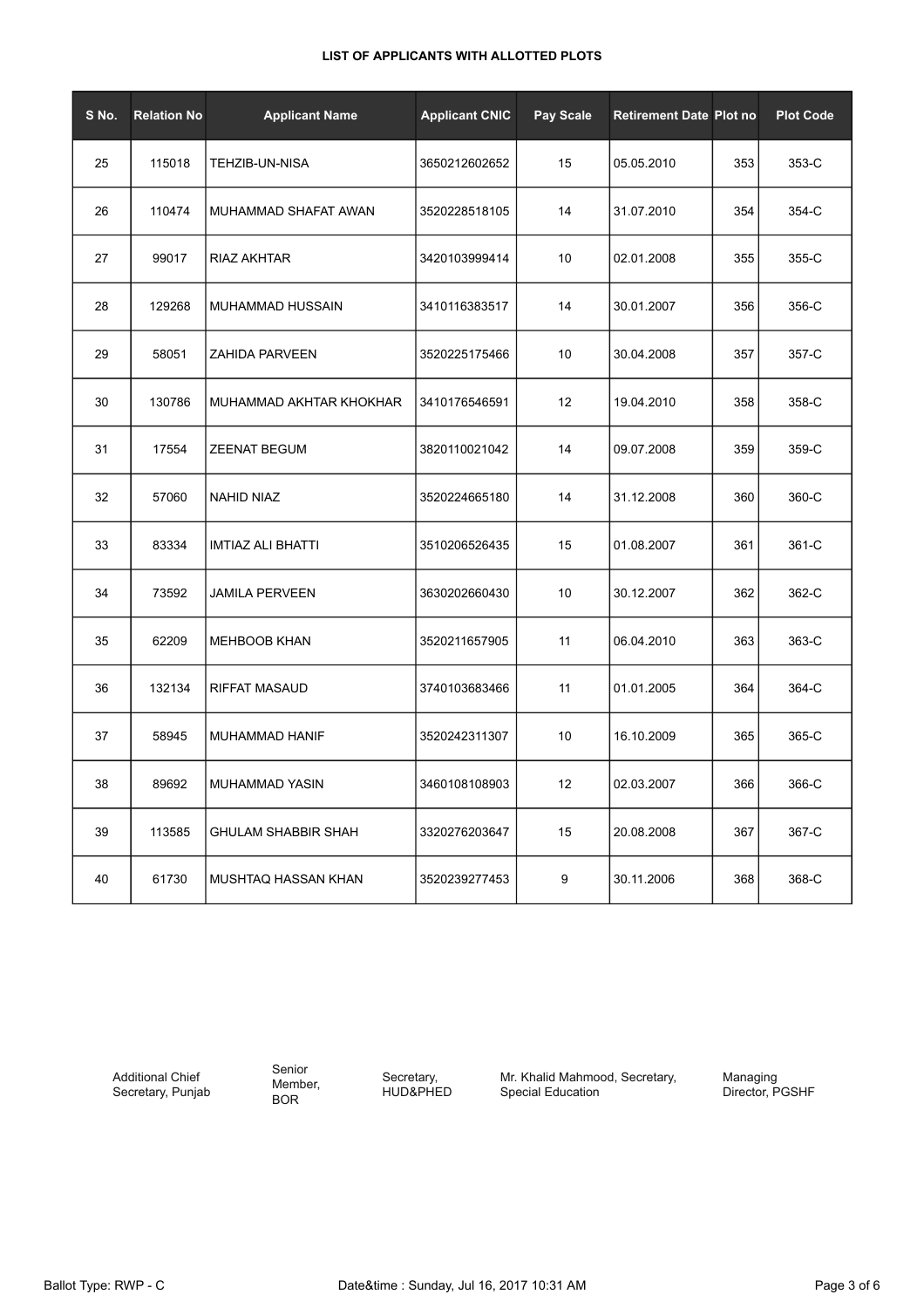| S No. | <b>Relation No</b> | <b>Applicant Name</b>        | <b>Applicant CNIC</b> | Pay Scale | <b>Retirement Date Plot no</b> |     | <b>Plot Code</b> |
|-------|--------------------|------------------------------|-----------------------|-----------|--------------------------------|-----|------------------|
| 41    | 59003              | PARVEEN AKHTAR SIDDIQUI      | 3520014835764         | 12        | 04.10.2008                     | 369 | 369-C            |
| 42    | 56729              | <b>MASOOD SULTANA BHATTI</b> | 3520221862190         | 11        | 24.02.2007                     | 370 | 370-C            |
| 43    | 132484             | ZAFARULLAH KHAN              | 3740209488155         | 12        | 04.10.2010                     | 371 | 371-C            |
| 44    | 3995               | <b>MUZAFFAR AHMAD</b>        | 6110120023227         | 11        | 31.10.2009                     | 372 | 372-C            |
| 45    | 92674              | MUHAMMAD ASLAM CHOHAN        | 3410161521243         | 14        | 30.11.2010                     | 373 | 373-C            |
| 46    | 49173              | MUHAMMAD YOUNAS              | 3520226165463         | 8         | 31.12.2008                     | 374 | 374-C            |
| 47    | 51998              | <b>ZUBAIDA RASHID</b>        | 3520256857092         | 15        | 31.10.2007                     | 375 | 375-C            |
| 48    | 57463              | MUHAMMAD RAMZAN              | 3520015459109         | 11        | 01.02.2007                     | 376 | 376-C            |
| 49    | 59684              | NUSRAT KHURSHID              | 3520223068492         | 9         | 15.12.2006                     | 377 | 377-C            |
| 50    | 66084              | <b>NASIM GULL</b>            | 3740560787735         | 8         | 01.08.2004                     | 378 | 378-C            |
| 51    | 58078              | SARWARI SULTANA              | 3520112160172         | 9         | 31.12.2010                     | 379 | 379-C            |
| 52    | 119013             | <b>SHAHIDA PERVEEN</b>       | 3420103578066         | 11        | 01.11.2008                     | 380 | 380-C            |
| 53    | 132180             | MAQBOOL AHMED                | 3710502198839         | 15        | 31.05.2009                     | 381 | 381-C            |
| 54    | 72902              | MUHAMMAD IQBAL               | 3320263472109         | 14        | 07.09.2010                     | 382 | 382-C            |
| 55    | 49276              | <b>SHAMIM AKHTER</b>         | 3520232979094         | 10        | 30.06.2010                     | 383 | 383-C            |
| 56    | 51964              | <b>SAKINA ASLAM</b>          | 3520014406722         | 15        | 09.10.2009                     | 384 | 384-C            |

Additional Chief Secretary, Punjab Senior Member, BOR

Secretary, HUD&PHED Mr. Khalid Mahmood, Secretary, Special Education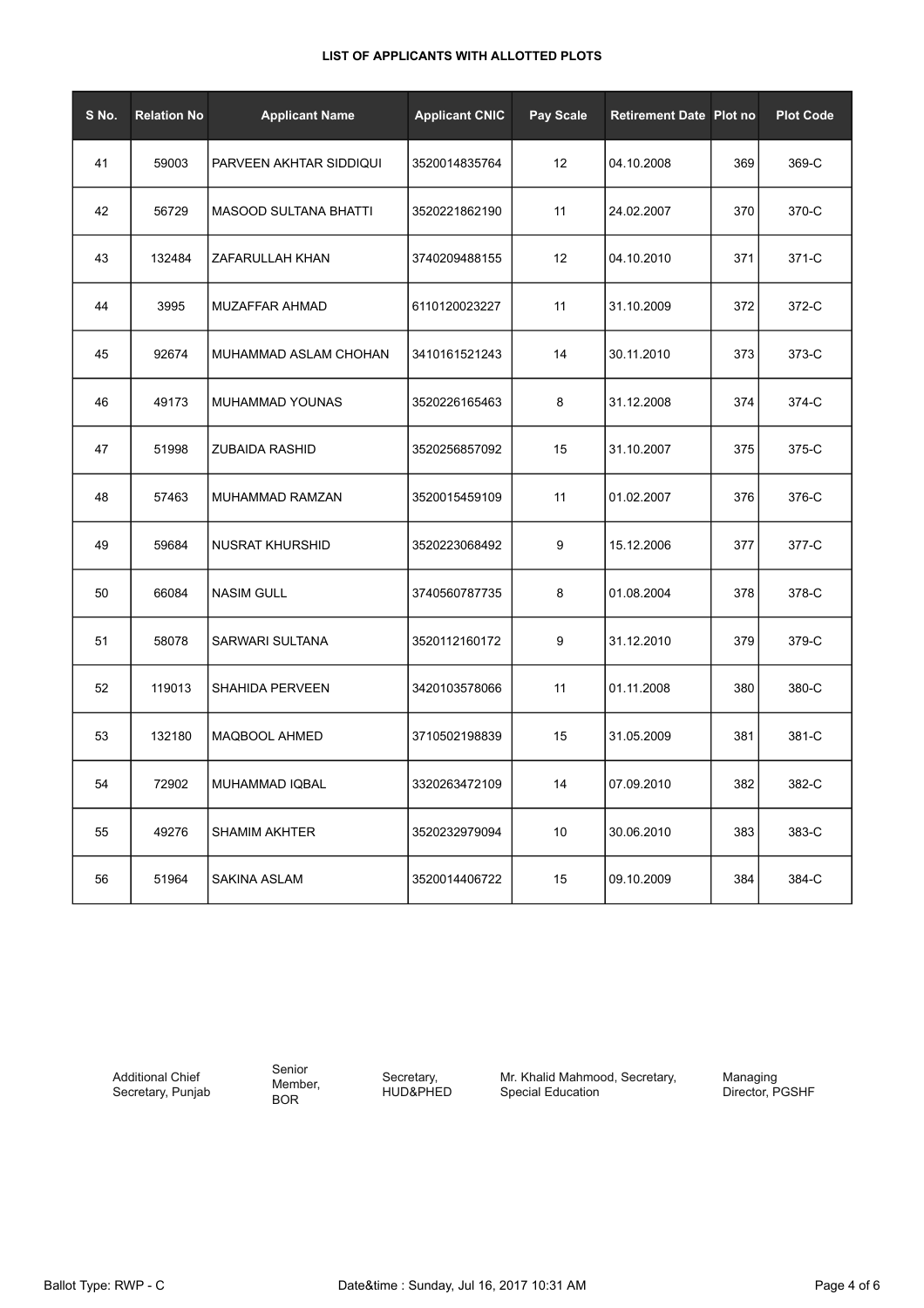| S No. | <b>Relation No</b> | <b>Applicant Name</b>   | <b>Applicant CNIC</b> | Pay Scale | <b>Retirement Date Plot no</b> |     | <b>Plot Code</b> |
|-------|--------------------|-------------------------|-----------------------|-----------|--------------------------------|-----|------------------|
| 57    | 56364              | MUHAMMAD ASLAM CHUGHTAI | 3520225736181         | 9         | 05.03.2009                     | 385 | 385-C            |
| 58    | 54181              | <b>SHAMA NOREEN</b>     | 3520014349054         | 8         | 01.02.2008                     | 386 | 386-C            |
| 59    | 150153             | <b>NASIM AKHTAR</b>     | 3840522245644         | 10        | 01.03.2006                     | 387 | 387-C            |
| 60    | 47880              | <b>NAGINA BEGUM</b>     | 3520231468538         | 10        | 12.04.2010                     | 388 | 388-C            |
| 61    | 134587             | CH SHAFQAT RAHIM        | 3740560170049         | 9         | 21.05.2010                     | 389 | 389-C            |
| 62    | 42765              | <b>SHAMIM AKHTER</b>    | 3410123987712         | 12        | 31.12.2006                     | 390 | 390-C            |
| 63    | 134247             | <b>NAZAR HUSSAIN</b>    | 3740114450581         | 9         | 02.12.2009                     | 391 | 391-C            |
| 64    | 124624             | <b>ABRAR RASOOL</b>     | 3730122582939         | 9         | 16.10.2007                     | 392 | 392-C            |
| 65    | 145177             | <b>RAISA KHATOON</b>    | 3710197560378         | 11        | 29.05.2007                     | 393 | 393-C            |
| 66    | 115061             | <b>TAHIRA SARWAT</b>    | 3650223928856         | 12        | 30.12.2006                     | 394 | 394-C            |
| 67    | 125533             | JAFAR HUSSAIN JAFARI    | 3730121928437         | 14        | 05.04.2008                     | 395 | 395-C            |
| 68    | 29367              | MUHAMMAD SARWAR KHAN    | 3520224294873         | 15        | 01.06.2008                     | 396 | 396-C            |
| 69    | 119017             | <b>SADIQA CHOUDHRY</b>  | 3420191947154         | 14        | 15.06.2010                     | 397 | 397-C            |
| 70    | 129788             | <b>GHULAM NABI</b>      | 3410169371119         | 10        | 19.07.2007                     | 398 | 398-C            |
| 71    | 142852             | AKHTAR ALI KHAN         | 3830389089111         | 11        | 31.03.2010                     | 399 | 399-C            |
| 72    | 150867             | MUHAMMAD HAMEED         | 3520014147847         | 9         | 30.04.2010                     | 400 | 400-C            |

Additional Chief Secretary, Punjab Senior Member, BOR

Secretary, HUD&PHED Mr. Khalid Mahmood, Secretary, Special Education